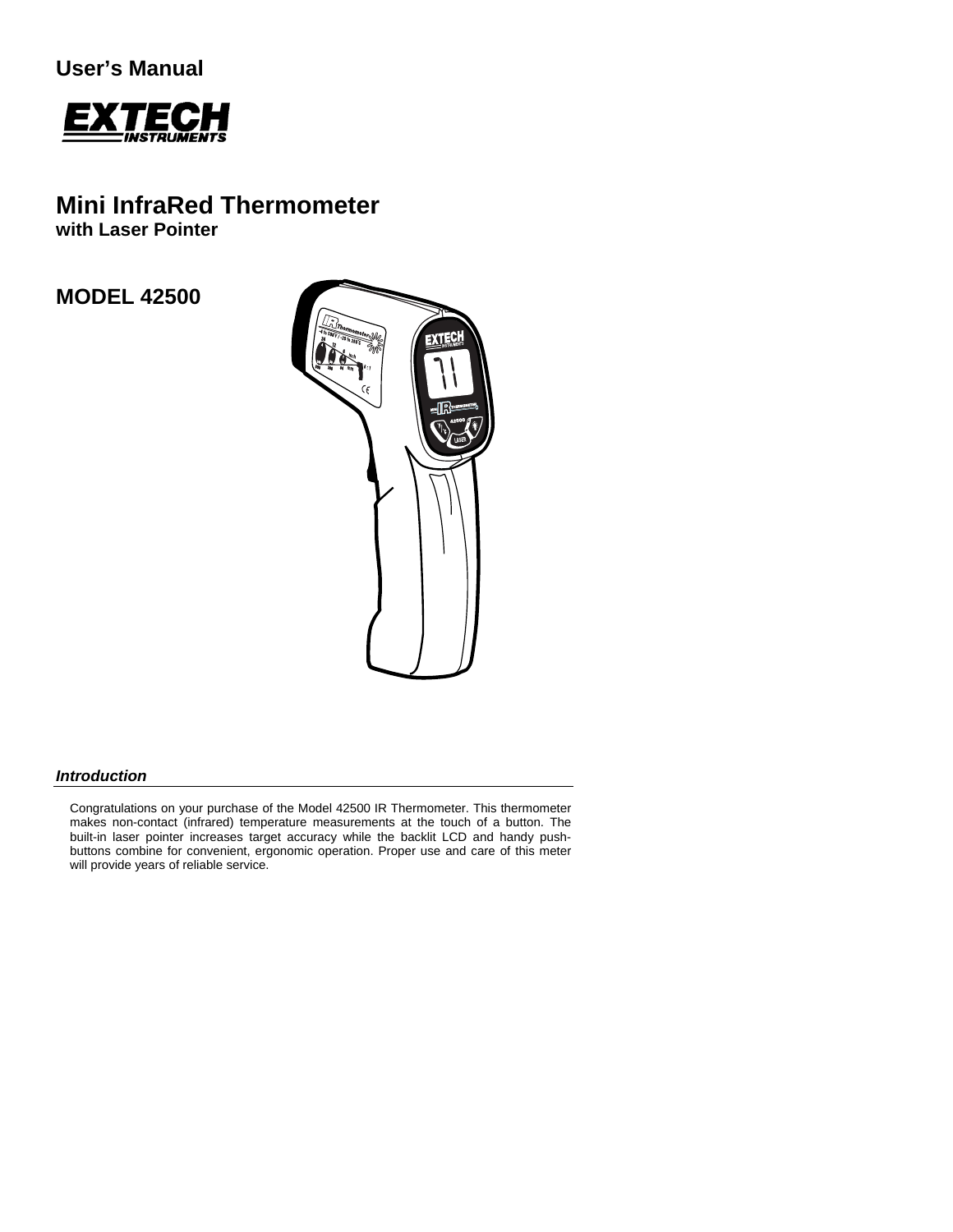## *Safety*

- Use extreme caution when the laser pointer beam is on
- Do not point the beam toward anyone's eye or allow the beam to strike the eye from a reflective surface
- Do not use the laser near explosive gases or in other potentially explosive areas



#### *Specifications*

#### **Infrared Thermometer Specifications**

| Range / Resolution | -4 to 500 $\degree$ F (-20 to 260 $\degree$ C)                                                                                                                                                                                                                                                                                                                 | $1^{\circ}$ C/F |
|--------------------|----------------------------------------------------------------------------------------------------------------------------------------------------------------------------------------------------------------------------------------------------------------------------------------------------------------------------------------------------------------|-----------------|
| Accuracy           | $\pm$ 2% of reading or $\pm$ 4 <sup>o</sup> F (2 <sup>o</sup> C) whichever is greater, from 60<br>to 113°F (15 to 50°C)<br>$\pm$ 3% of reading or $\pm$ 6°F (3°C) whichever is greater, for<br>remainder of range: -4 to $500^{\circ}$ F (-20 to 260°C)<br>Note: Accuracy is specified for the following ambient<br>temperature range: 64 to 82°F (18 to 28°C) |                 |
|                    |                                                                                                                                                                                                                                                                                                                                                                |                 |
|                    |                                                                                                                                                                                                                                                                                                                                                                |                 |
| Emissivity         | 0.95 fixed value                                                                                                                                                                                                                                                                                                                                               |                 |
| Field of View      | $D/S =$ Approx. 6:1 ratio (D = distance, S = spot)                                                                                                                                                                                                                                                                                                             |                 |
| Laser power        | Less than 1mW                                                                                                                                                                                                                                                                                                                                                  |                 |
| Spectral response  | 6 to 14 $\mu$ m (wavelength)                                                                                                                                                                                                                                                                                                                                   |                 |
|                    |                                                                                                                                                                                                                                                                                                                                                                |                 |

#### **General Specifications**

| Display                      | 2000 count, backlit LCD display with function indicators |  |
|------------------------------|----------------------------------------------------------|--|
| Display rate                 | 1 second approx.                                         |  |
| <b>Operating Temperature</b> | 32°F to 122°F (0°C to 50°C)                              |  |
| <b>Operating Humidity</b>    | Max. 80% RH                                              |  |
| Power Supply                 | 9V battery                                               |  |
| <b>Automatic Power Off</b>   | Meter shuts off automatically after 6 seconds            |  |
| Weight                       | 4.9 oz. / 140g                                           |  |
| <b>Dimensions</b>            | 6.7 x 1.7 x 1.6" (170 x 44 x 40mm)                       |  |

## *Meter Description*

- 1. LCD Display
- 2. Function Buttons
- 3. Handle Grip
- 4. IR Sensor
- 5. Laser pointer beam
- 6. Measurement Trigger
- 7. Battery Compartment





2 Model 42500 Version 1.4 March 2006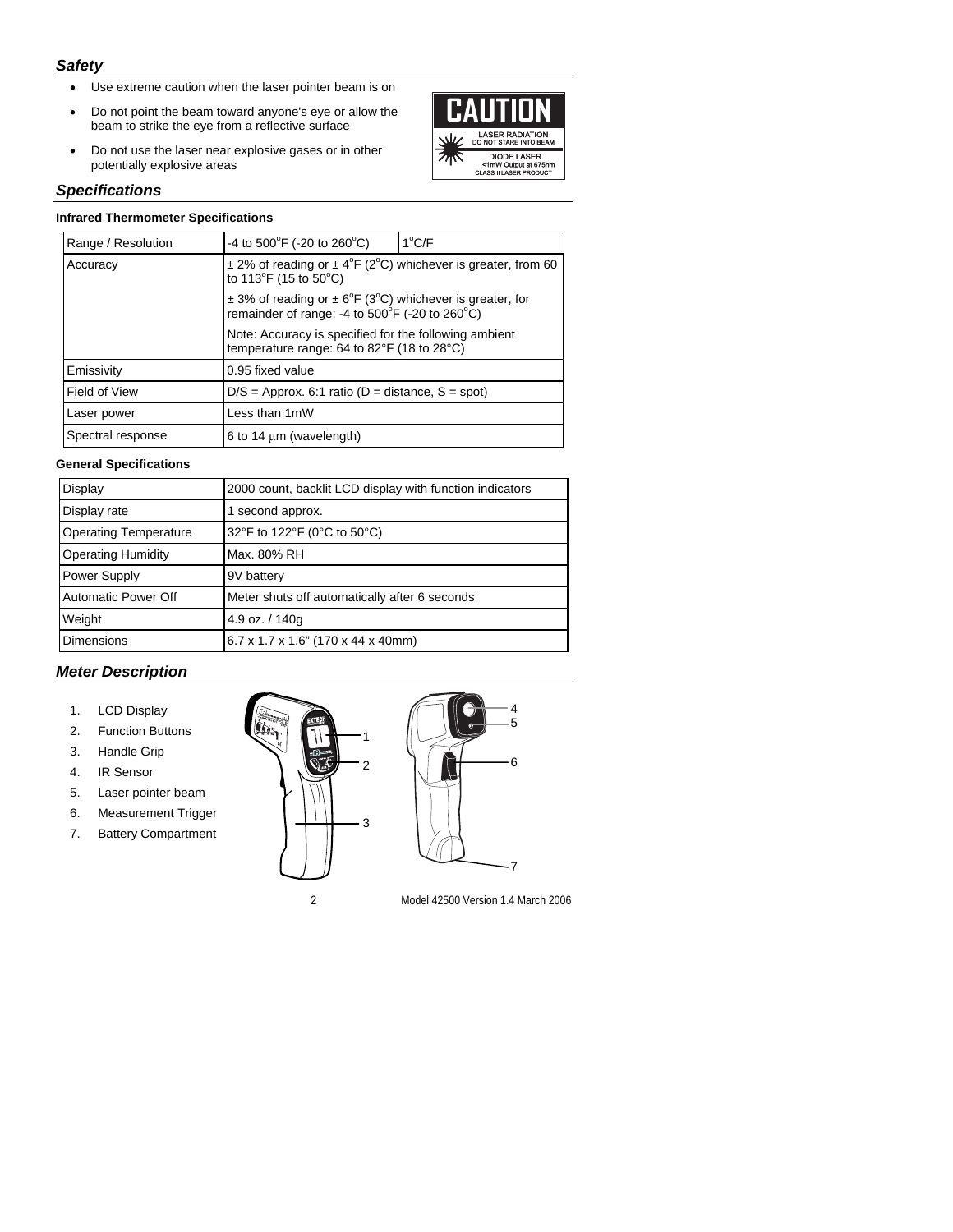## *Operating Instructions*

- 1. Hold the meter by its Handle Grip and point it toward the surface to be measured. Read the Field of View section below for information on distance to target ratios.
- 2. Pull and hold the orange Trigger to turn the meter on and begin testing. The display will light if the battery is good. Replace the battery if the display does not light.
- 3. While continuing to pull the Trigger:
	- a. Push the **Laser** button to turn on the laser pointer. When the laser is on, the laser icon  $\bigwedge$  will appear on the LCD over the temperature reading. Aim the red beam approximately a half inch below the point of test (pressing the Laser button again turns the laser off).
	- b. Select the temperature units using the  ${}^{\circ}C$  /  ${}^{\circ}F$  button.
	- c. Push the **backlight** button (far right) to turn on the LCD backlighting function.
- 4. Release the Trigger and the reading will hold for approximately 6 seconds and then the meter will automatically shut off.
- 5. The meter defaults to the programmed conditions in use when the meter was last turned off. For example, if the laser is set to ON and the temperature units are set to  ${}^{\circ}$ F at the time the unit is turned off, the unit will turn on employing the same settings.

#### **Over-range Indicator**

If the temperature measurement exceeds 500°F (260°C), the thermometer will display dashes in place of a temperature reading.

#### *Field of View*

The meter's field of view is 6:1. For example, if the meter is 12 inches from the target (spot), the diameter of the target must be at least 2 inches. Other distances are shown below in the field of view diagram.

Note that measurements should normally be made less than 2 feet from the target. The meter can measure from further distances but the measurement may be affected by external sources of light. In addition, the spot size may be so large that it encompasses surface areas not intended to be measured.



**Distance to Object**